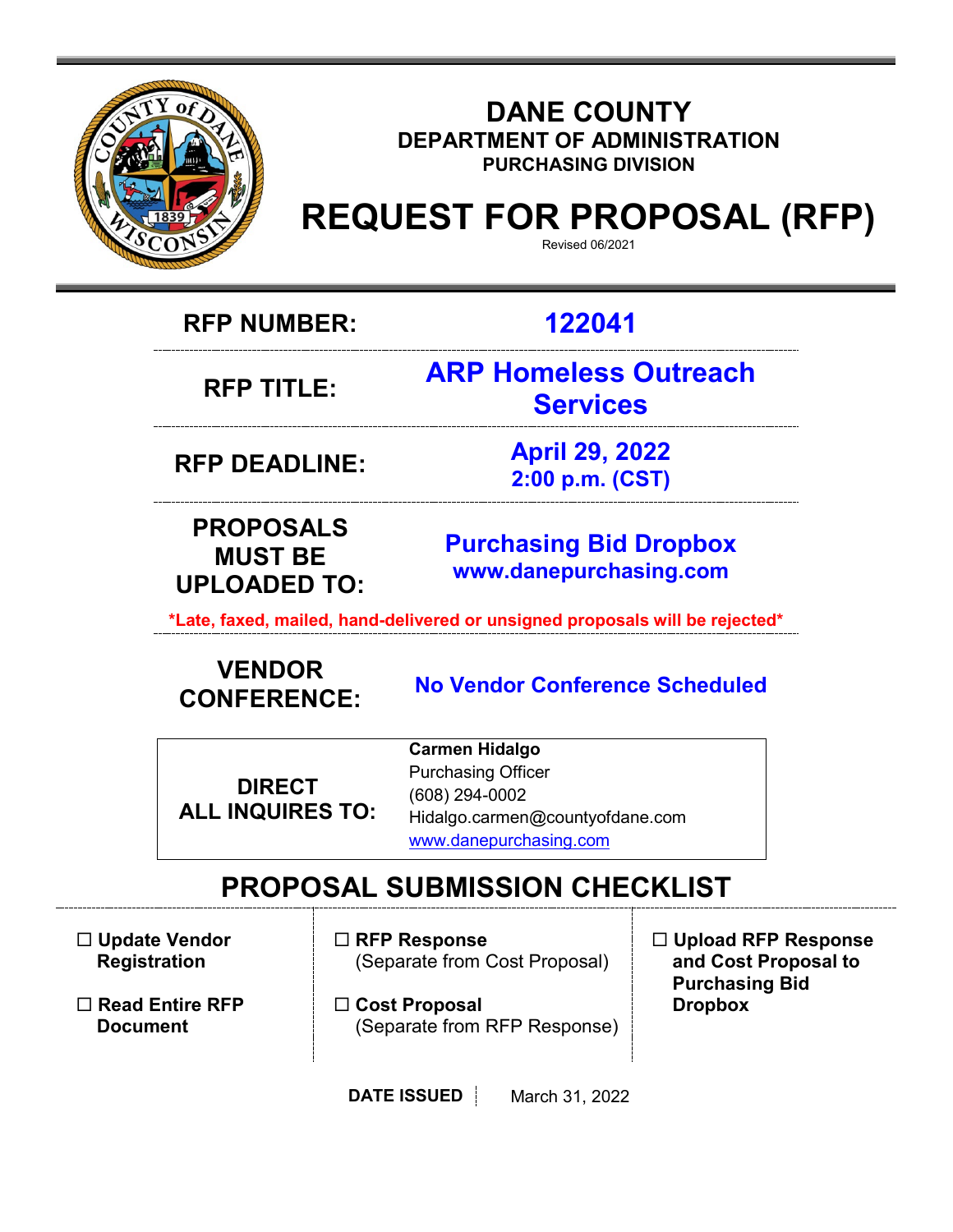### **Table of Contents**

#### **1.0 RFP OVERVIEW**

- 1.1 Introduction
- 1.2 Clarification of the Specifications
- 1.3 Vendor Conference
- 1.4 Calendar of Events
- 1.5 Evaluation Criteria
- 1.6 Submittal Instructions

#### **2.0 PROJECT OVERVIEW AND SCOPE OF SERVICES**

- 2.1 Definitions and Links
- 2.2 Scope of Services/Specification Overview
- 2.3 Program Funding and Notice of Contract Sunset<br>2.4 Program Eligibility
- Program Eligibility
- 2.5 Program Goals
- 2.6 Needs and Requirements
- 2.7 Program Reporting and American Rescue Plan (ARP) Funding Compliance
- 2.8 Invoice and Payment Process

#### **3.0 PROPOSAL PREPARATION REQUIREMENTS**

- 3.1 Attachment A Vendor Information
- 3.2 Table of Contents
- 3.3 Program Description
- 3.4 Program Strategies and Activities
- 3.5 Equity and Inclusivity
- 3.6 Experience and Qualifications for the Proposed Program
- 3.7 Staffing Capabilities and Qualifications
- 3.8 Invoice and Payment Process
- 3.9 Attachment B Agency Governing Board
- 3.10 Attachment C Staff/Board/Volunteer Descriptors
- 3.11 Attachment D Budget & Personnel Schedules
- 3.12 RFP Price Proposal

#### **4.0 ATTACHMENTS**

Attachment A – Vendor Information

Attachment B – Agency Governing Board

Attachment C – Staff-Board-Volunteer Descriptors

Attachment D – Budget & Personnel Schedules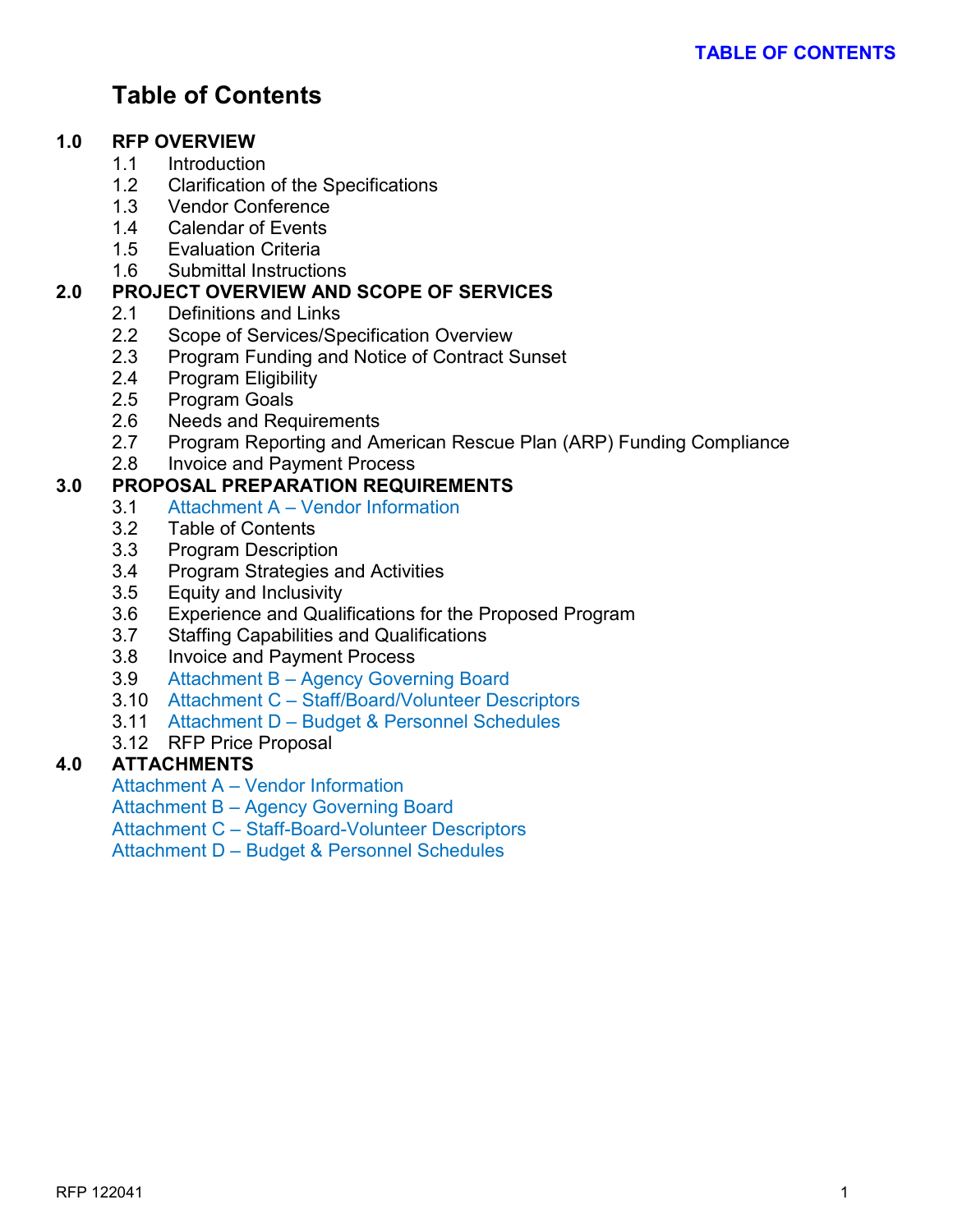#### **1.0 RFP OVERVIEW**

#### **1.1 Introduction**

The purpose of this document is to provide interested parties with information to enable them to prepare and submit a proposal according to the specifications set forth within this document.

The County intends to use the results of this process to award a contract or issue of purchase order for the product(s) and or services(s) stated.

**The Dane County Purchasing Division is the sole point of contact for questions and issues that may arise during the RFP process.**

#### **1.2 Clarification of the Specifications**

All inquiries concerning this RFP must be **emailed** to the **person indicated on the cover page** of the RFP Document.

Any questions concerning this RFP must be submitted in writing by e-mail on or before the stated date on the **Calendar of Events** (Section 1.4).

Proposers are expected to raise any questions, exceptions, or additions they have concerning the RFP document at this point in the RFP process. If a proposer discovers any significant ambiguity, error, conflict, discrepancy, omission, or other deficiency in this RFP, the proposer should immediately notify the contact person of such error and request modification or clarification of the RFP document.

Proposers are prohibited from communicating directly with any employee of Dane County, except as described herein. No County employee or representative other than those individuals listed as County contacts in this RFP is authorized to provide any information or respond to any question or inquiry concerning this RFP.

#### **1.3 Vendor Conference**

There will not be a vendor conference.

#### **1.4 Calendar of Events**

Listed below are specific and estimated dates and times of actions related to this RFP. The actions with specific dates must be completed as indicated unless otherwise changed by the County. In the event that the County finds it necessary to change any of the specific dates and times in the calendar of events listed below, it will do so by issuing an addendum to this RFP and posting such addendum on the Dane County [website.](http://www.danepurchasing.com/) There may or may not be a formal notification issued for changes in the estimated dates and times.

| <b>DATE</b>    | <b>EVENT</b>                                         |
|----------------|------------------------------------------------------|
| March 31, 2022 | <b>RFP</b> Issued                                    |
| April 13, 2022 | Last day to submit written inquiries (2:00 p.m. CST) |
| April 20, 2022 | Addendums or supplements to the RFP posted on        |
|                | the Purchasing Division website                      |
| April 29, 2022 | Proposals due (2:00 p.m. CST)                        |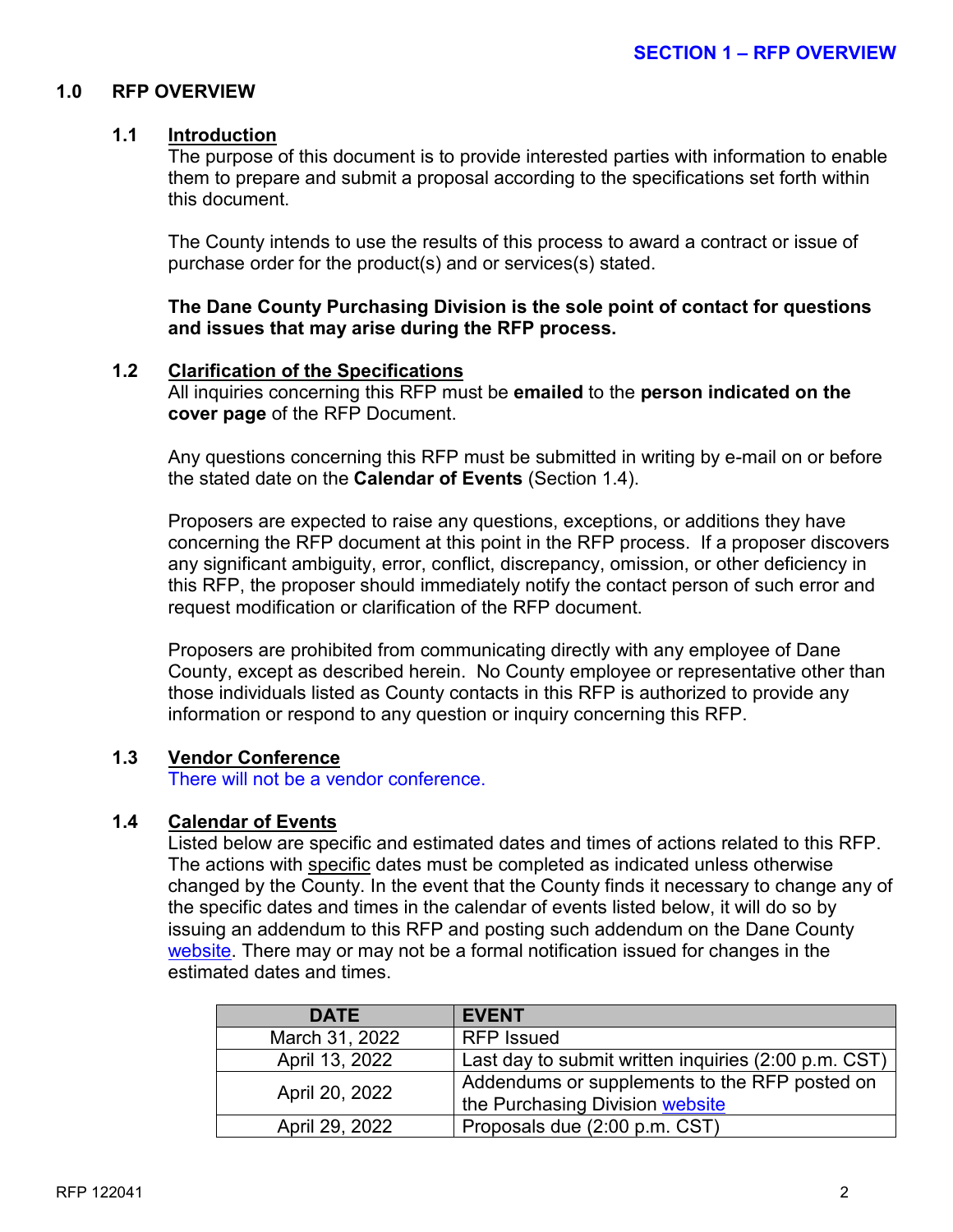#### **1.5 Evaluation Criteria**

The proposals will be scored using the following criteria:

| <b>Proposal Requirements</b>                 | Percent |  |
|----------------------------------------------|---------|--|
| <b>Program Description</b>                   | 20%     |  |
| (Section 3.3)                                |         |  |
| <b>Program Strategies and Activities</b>     |         |  |
| (Section 3.4)                                | 30%     |  |
| <b>Equity and Inclusivity</b>                | 15%     |  |
| (Section 3.5)                                |         |  |
| <b>Experience and Qualifications for the</b> |         |  |
| <b>Proposed Program</b>                      | 20%     |  |
| (Section 3.6)                                |         |  |
| Cost                                         | Percent |  |
| <b>Cost Proposal</b>                         | 15%     |  |
| Total                                        | 100%    |  |

#### **1.6 Submittal Instructions**

Proposals must be received in the Purchasing – Bid Dropbox located on the [www.danepurchasing.com](http://www.danepurchasing.com/) website no later than the date and time indicated within the RFP Deadline field on the RFP Cover Page or addenda. Late, faxed, mailed, handdelivered, or unsigned proposals will be rejected unless otherwise specified. Dane County is not liable for any cost incurred by proposers in replying to this RFP.

All proposals must be saved in PDF format unless otherwise specified within the RFP document and the file name shall include the RFP# and name of business submitting proposal.

Example of how to name the files:

122041 – Vendor Name – RFP Response

122041 – Vendor Name – Cost Proposal

122041 – Vendor Name – Attachment A

Responses/answers are required for all sub-sections within Section 3.0 and required attachments. If incomplete bid responses are submitted by a proposer, it will impact scoring and/or may be deemed ineligible for review and award.

To Submit a Proposal:

- 1. Go to [www.danepurchasing.com](http://www.danepurchasing.com/) and click on Purchasing Bid Dropbox or click on the Open RFP's and Bids page link.
- 2. Click on the Submit a Bid button within the green Purchasing Bid Dropbox.
- 3. Type in the Email, First Name, Last Name and Company information and click Continue.
- 4. Drag and drop the RFP files one at a time into the "Drag files here" box.
- 5. After all files have been placed into the "Drag files here" box, click on the blue Upload button.
	- a. The file upload status can be seen for each document uploaded.
	- b. After each document reaches 100%, it will say "Uploaded".
- 6. Confirm all files have been uploaded and then close out of the window.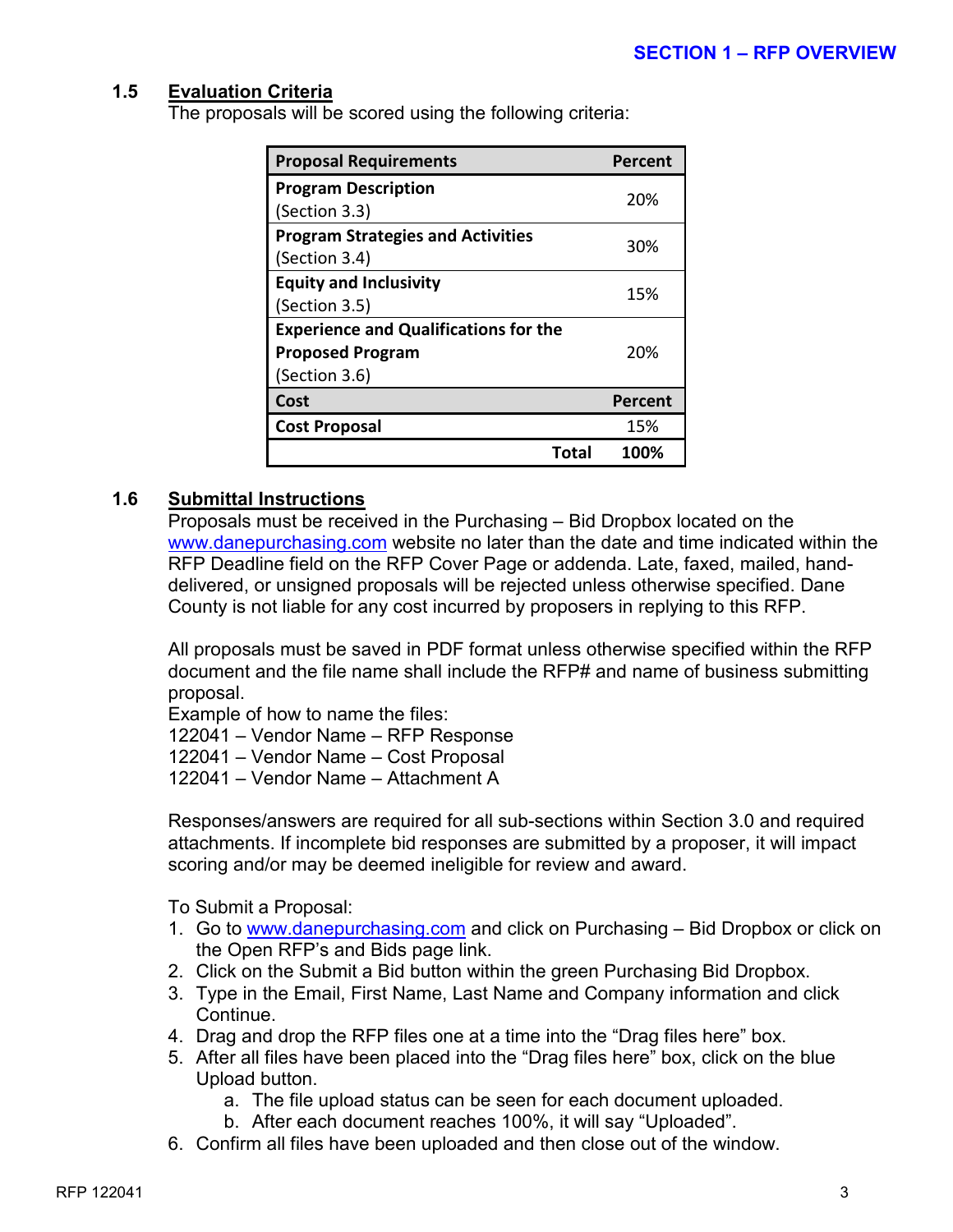#### **2.0 PROJECT OVERVIEW AND SCOPE OF SERVICES**

#### **2.1 Definitions and Links**

The following definitions and links are used throughout the RFP. **County:** Dane County **County Agency:** Department/Division utilizing the service or product. **Dane County Purchasing website:** [www.danepurchasing.com](http://www.danepurchasing.com/) **Fair Labor Practices websites:** [www.nlrb.gov](http://www.nlrb.gov/) and [http://werc.wi.gov](http://werc.wi.gov/) **Purchasing**

**Proposer/Vendor/Firm/Contractor:** a company submitting a proposal in response to this RFP.

#### **2.2 Scope of Services/Specification Overview**

The Dane County Department of Human Services' (DCDHS) Housing Access and Affordability Division (HAA) is seeking proposals for the provision of outreach services for people experiencing unsheltered homelessness. Unsheltered homelessness is defined as people who are sleeping outside (not in congregate or non-congregate shelter), in vehicles, or in other non-shelter locations not meant for human habitation.

Services must begin no later than June 1, 2022. Services must be provided in communities throughout Dane County if the need exists.

#### **2.3 Program Funding and Notice of Contract Sunset**

Funding for outreach services is provided with American Rescue Plan (ARP) local aid administered by Dane County. The selected vendor will receive a contract that is renewable annually through 2024. Funds are available pending the approval of subsequent Dane County budgets.

This engagement targets the provision of a minimum of 2,427 hours in estimated direct client services during the first year of the contract period (June 1, 2022 – December 31, 2022), with an annualized minimum of 4,160 hours of service for future years of the program.

Up to \$30,000 may be budgeted for direct emergency assistance provided to clients (bus passes, gas cards, grocery cards, etc.) annually.

#### **2.4 Program Eligibility**

Clients that may be served include households experiencing unsheltered homelessness without children (single adult and couples) and households with minor children.

#### **2.5 Program Goals**

- 1. To reduce the length of time a household remains homeless with housing-focused services.
- 2. At least 40% of clients served will exit homelessness to permanent housing and at least 60% of clients will exist to all acceptable destinations (including shelter and temporary housing).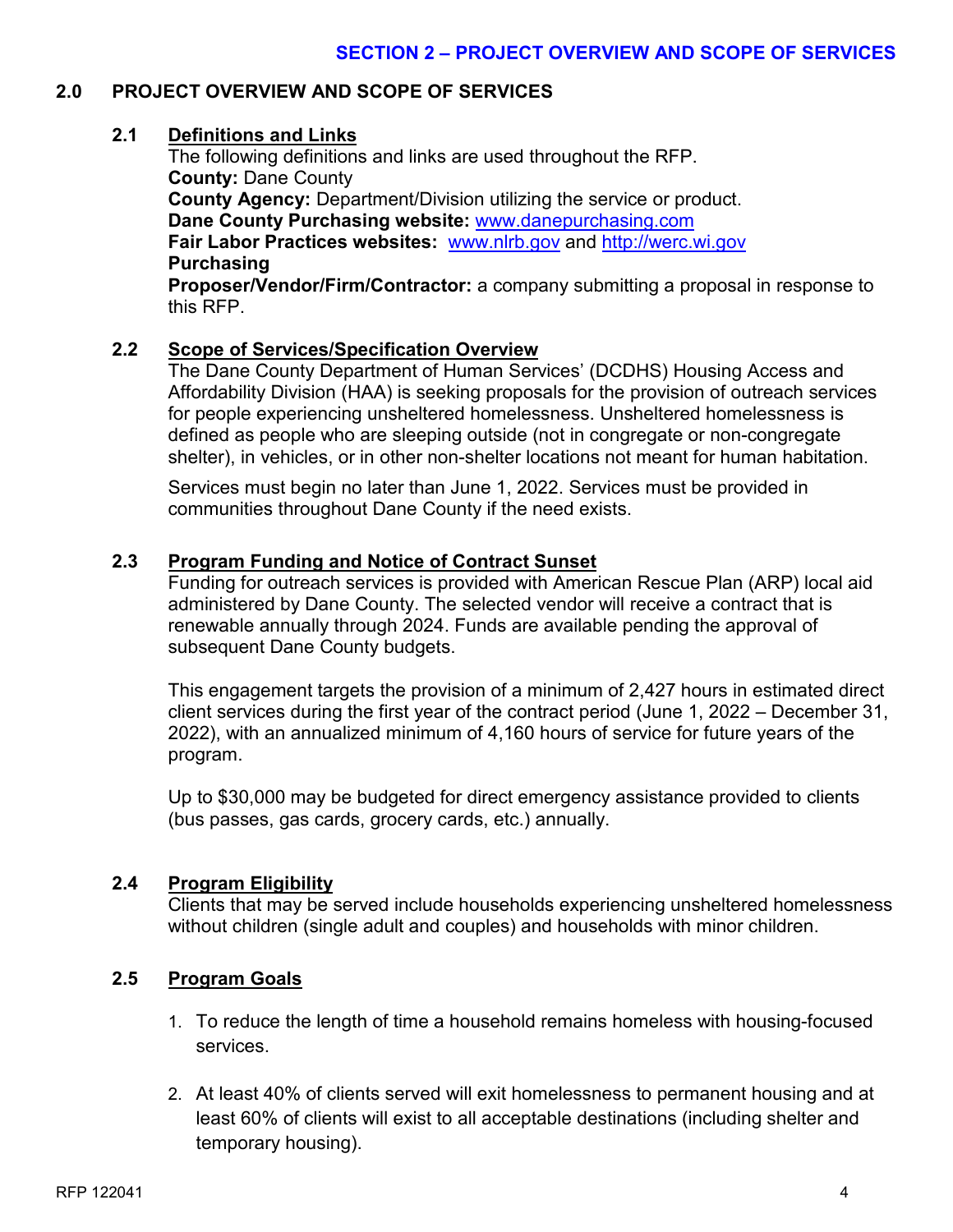#### **SECTION 2 – PROJECT OVERVIEW AND SCOPE OF SERVICES**

- 3. To support clients in accessing a variety of basic needs (food, personal supplies, survival aid).
- 4. To connect clients to community resources to assist with access to resources for housing, employment, case management, behavioral health supports, economic assistance programs (FoodShare, BadgerCare, etc.), vital records (ID, birth certificates), medical services, legal services, etc.
- 5. To assist clients with adhering to COVID-19 safety protocols (social distancing, masking) and connection to COVID-19 testing and/or vaccines.
- 6. To better understand resources needed outside of the City of Madison for households experiencing unsheltered homelessness, and to make connections in those communities and in various areas of Dane County Government that interact with people who are unsheltered (i.e. Dane County Parks) to communicate what resources are available to the population.

#### **2.6 Needs and Requirements**

- 1. Conduct a reliable needs assessment for each client.
- 2. Provide connection to services for clients that include, but may not be limited to:
	- Assistance accessing basic needs such as food, mail, ID, and other supports.
	- Connections to case management.
	- Connections to behavioral health supports.
	- Connections to permanent housing assessment through coordinated entry and other supports.
	- Connections to benefits assistance.
	- Crisis stabilization as needed.
	- Legal services.
	- Medical services.
	- Connection to resources related to mitigating the health impact of COVID-19, such as assisting clients with accessing testing, vaccines, or educational materials.
	- Provision of/connection to survival Aid (i.e. hand warmers, food, clothing).
- 3. Make regular contact with clients to continually assess their needs for various resources (economic assistance, employment and training, behavioral health, medical, housing, etc.), and connection to those resources.
- 4. Train staff in best practices, including trauma-informed care and practices (including Narcan administration), housing first, harm reduction, motivational interviewing, Coordinated Entry assessment, and engaging in a person-centered approach.
- 5. Manage client records and reporting using the HMIS data system.
- 6. Follow HSC Written Standards for the provision of outreach services when applicable.
- 7. Coordinate when appropriate with the HSC to communicate information about the program and connect guests to services as needed.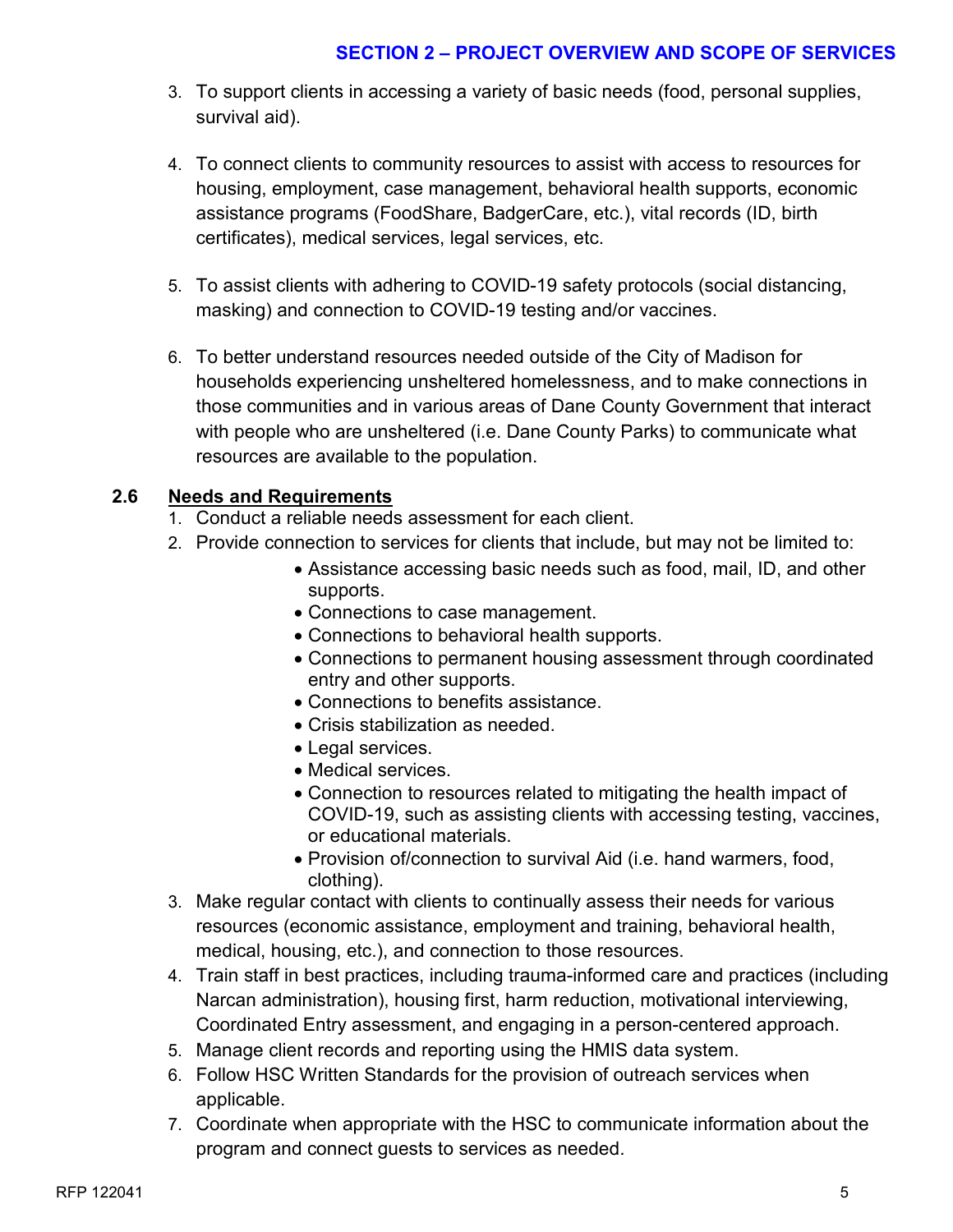#### **SECTION 2 – PROJECT OVERVIEW AND SCOPE OF SERVICES**

- 8. Participate in the HSC Outreach Provider's meetings, case conferencing meetings, or other relevant collaborative spaces within and outside of the HSC.
- 9. Have strong connection and knowledge of shelter operators/resources, housing resources, case conferencing coordination, and ability to make direct connections to behavioral health and physical health services.
- 10. Collaborate with Dane County contract manager and other Dane County departments that may interact or serve households experiencing unsheltered homelessness to assist with resource connections with the population.

#### **2.7 Program Reporting and American Rescue Plan (ARP) Funding Compliance**

To comply with federal reporting guidelines, the selected vendor(s) must provide information to its Dane County contract manager monthly that includes the items below. Additional information beyond what is listed below may be requested pursuant to federal guidelines or Dane County guidelines.

- Unduplicated Number of Total Individuals served.
- Demographics of individuals served.
- Number of participants connected to community services identified through individual needs assessment.
- Number of individuals who left the program voluntarily, and where they exited to (i.e. permanent housing).
- Percentage of people who completed the coordinated entry assessments (i.e. VI-SPDAT).
- Number of people who completed permanent supportive housing eligibility documentation process.

#### **2.8 Invoice and Payment Process**

Invoices must be submitted and payments will be made based on unit cost and number of units provided. The "unit" is described within the Cost Proposal section of this RFP (ie: hourly rate of direct client services). Invoices shall be issued by the Provider to Dane County on a monthly basis.

- 1. Provider shall issue an invoice upon completion of services and/or delivery of such deliverables within the given time period. Invoices must reference the Dane County purchase order number issued for the services/deliverables described herein. Payment shall be made within 30 days of County's receipt of accepted invoice.
- 2. Email delivery of invoices is encouraged and preferred see the Bill To section of the Dane County purchase order.
- 3. At minimum, each invoice must include the following:
	- a. Provider's Name
	- b. Remit To Address
	- c. Dane County Purchase Order Number
	- d. Detailed Description of the Services Provided
	- e. Period of Time in which Services were Provided
	- f. Rate or Cost of Services per the RFP Cost Proposal and resulting **Contract**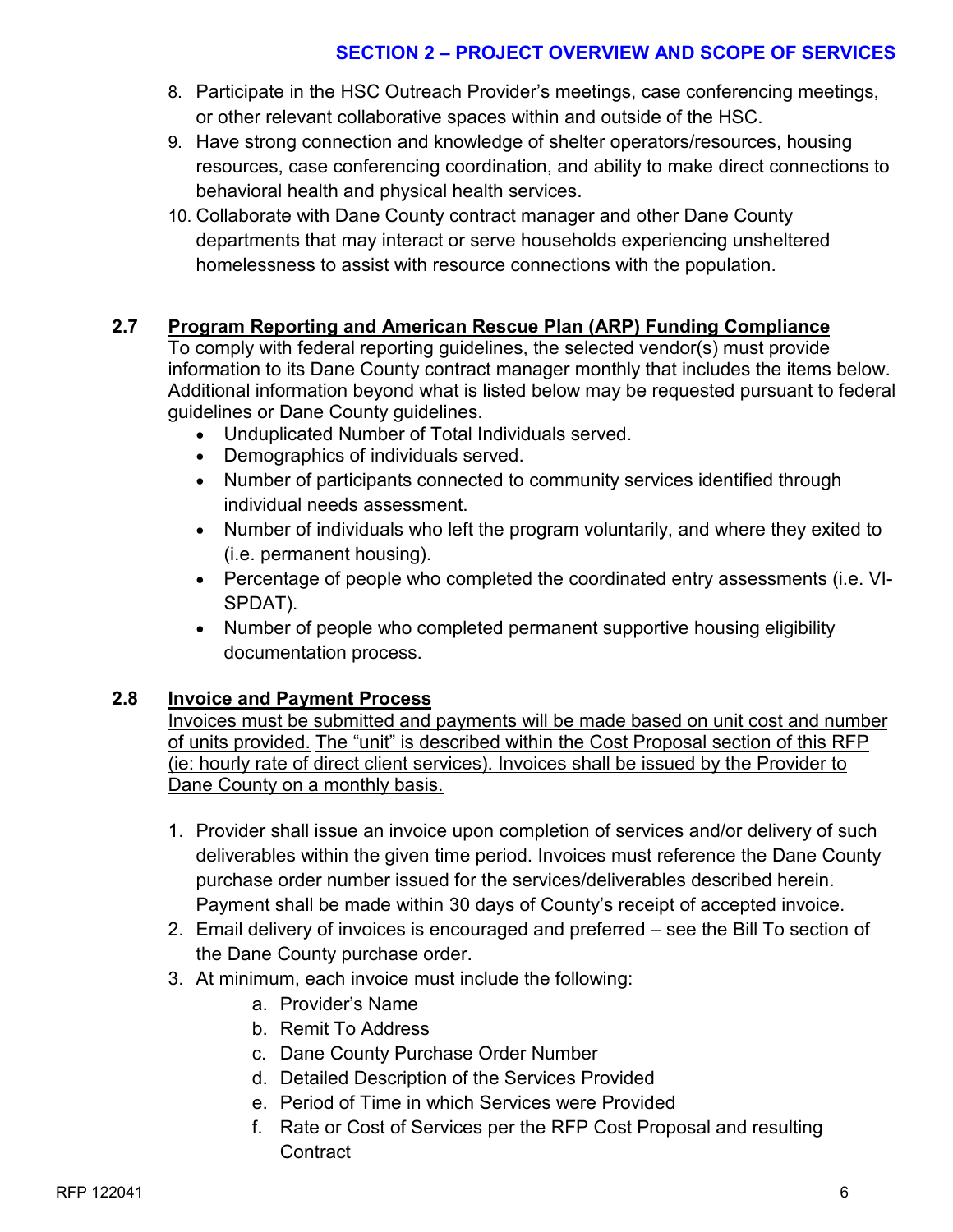#### **SECTION 2 – PROJECT OVERVIEW AND SCOPE OF SERVICES**

- g. Quantity of Services Provided this unit of measurement is determined by the RFP Cost Proposal and resulting Contract (ie: 45 hours)
- 4. Only properly submitted invoices will be processed for payment. Any invoice failing to comply with these provisions may be returned for correction and reissue.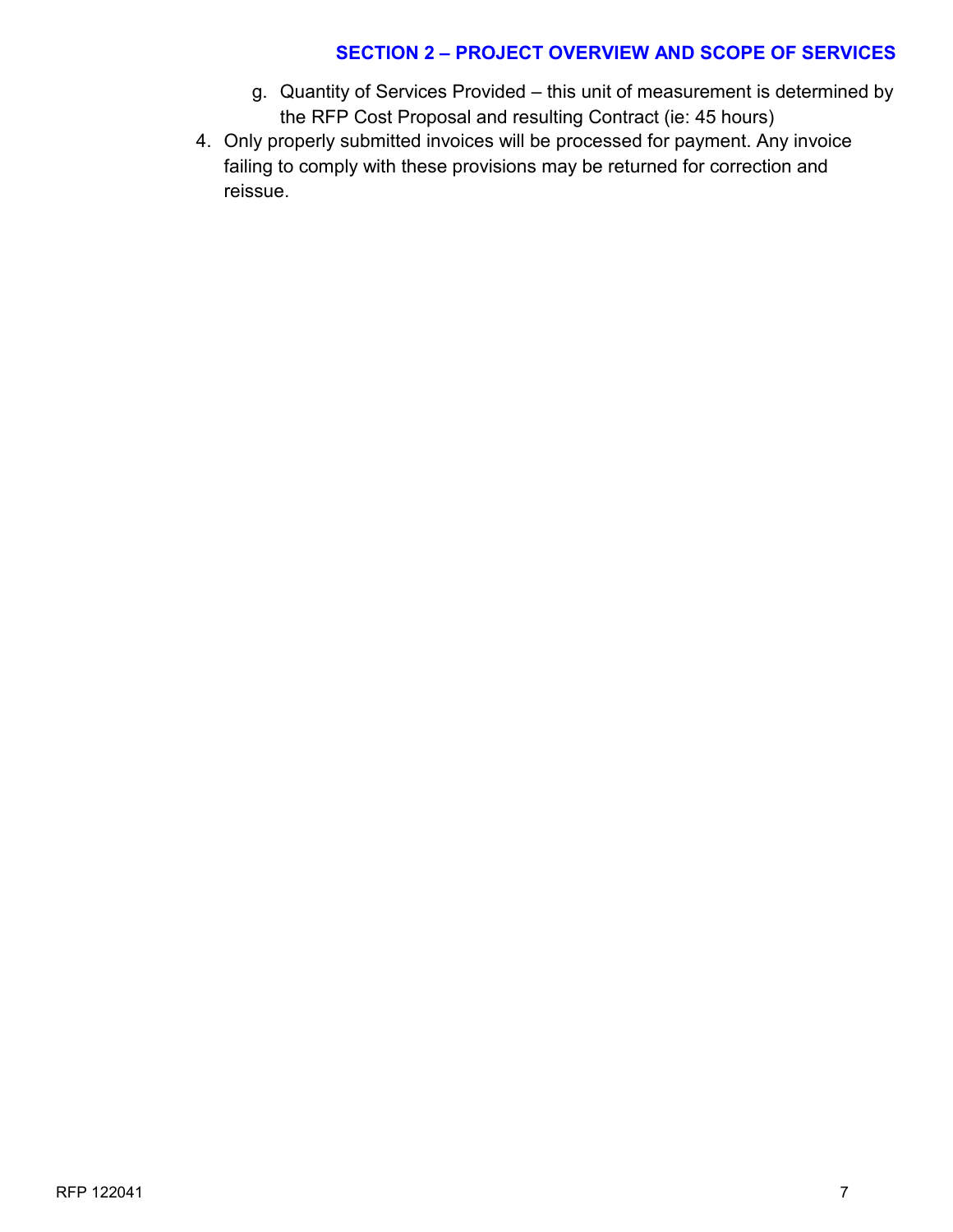#### **3.0 RFP RESPONSE PREPARATION REQUIREMENTS**

Proposals shall be organized to comply with the section numbers and names as shown below. Each section heading should be clearly marked. Graphics may be included. The RFP sections which should be submitted/responded to are:

#### **3.1 Attachment A – Vendor Information**

#### **3.2 Table of Contents**

Provide a table of contents that, at a minimum, includes all of the sections as identified below. Listings of sub-sections and graphics/tables also may be included. Section dividers are encouraged. It is acceptable and encouraged to include the questions below as a header in the proposal responses to ensure all questions are addressed in the response.

#### **3.3 Program Description**

- a. Describe your proposed program and how it is going to meet the needs described in the RFP with a trauma informed approach. This should be an overview.
- b. Include a timeline for program implementation. Services must begin no later than June 1st, 2022.
- c. Include estimates for the number of clients served by the program and client-level outcomes. Please break down clients served by households with minor children and households without minor children.
- d. Identify if the funds in this RFP will be used to expand services or support existing service levels.
- e. Provide your program's mission, goals, and strengths in working with people experiencing unsheltered homelessness.
- f. Provide an overview of your organization. Describe the staffing that will be used to meet the needs and expectations described in the RFP. Specify how many staff members will be present during the day and overnight and what their duties and responsibilities will entail.
- g. The proposer shall describe qualifications for staff who would be assigned to the project and indicate whether they are currently employed or if the positions need to be hired.
- h. Provide information illustrating the administrative capabilities and structure of the agency (i.e. organizational chart) and how the program fits into existing agency operations.
- i. Provide résumés of key staff and copies of licenses, if applicable, and a listing of the board of directors. These may be separate attachments.

#### **3.4 Program Strategies and Activities**

a. Describe the specific strategies and activities to be used to achieve the stated objectives, expectations, and desired outcomes in the RFP. Please be specific on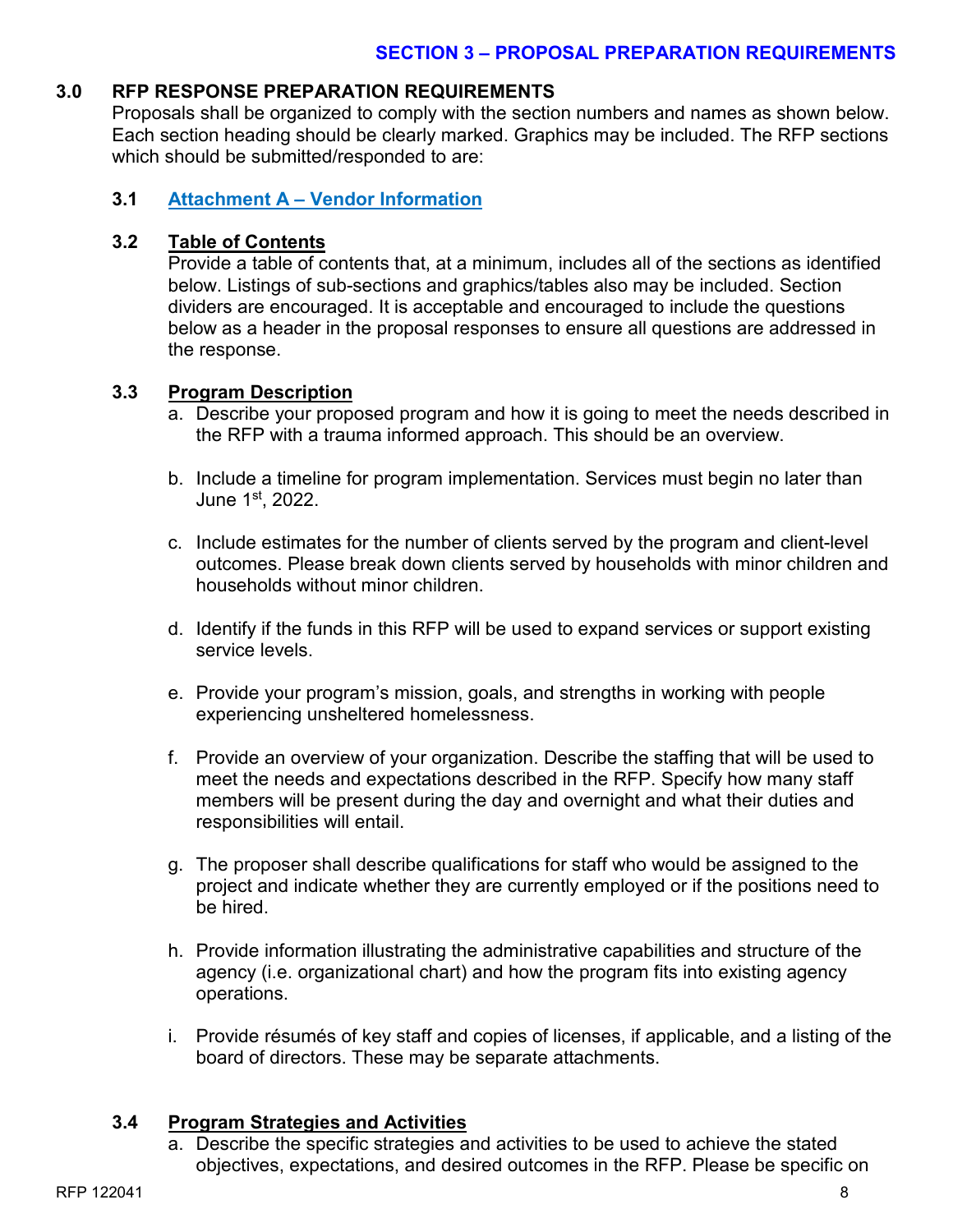#### **SECTION 3 – PROPOSAL PREPARATION REQUIREMENTS**

performance measurements that will be used to calculate outcomes.

- b. Please provide relevant and recent performance measures and outcomes for work done in this area, including the agency's plan to provide services outside of the City of Madison and make meaningful connections in other Dane County communities. If the agency has not provided outreach services before, please provide any relevant performance measures for similar services.
- c. Please detail how the services outlined in the RFP will interact with and collaborate with other existing and relevant programs to support stability and connection to resources for clients. Include how this program aligns with the local CoC's written standards and community plans to address homelessness.
- d. Please detail your agency's trauma-informed care approach to provision of services by case managers and other outreach staff. Include your proposed client to case manager ratio, how frequently case managers will meet with clients, the assessment plan development process, and any specialized services your agency's case managers or other outreach staff provide (behavioral health, employment and training, etc.).
- e. Please describe the agency's process for responding to client grievances, complaints, and/or appeals, as well as the agency's service termination policy.

#### **3.5 Equity and Inclusivity**

- a. Describe the strategies and activities that will be used to make this program culturally relevant and to promote racial equity.
- b. Describe the specific strategies that will be used to help underserved populations access services provided by the agency.
- c. Describe the experience and qualification of your agency to provide programs that are welcoming to persons of all backgrounds and cultures. If improvement efforts are underway in this area, please include any explicit plans your agency is undertaking.

#### **3.6 Experience and Qualifications for the Proposed Program**

- a. Include your agency's mission statement and discuss how this proposed program aligns with that mission.
- b. Describe the experience and qualification of your agency to provide the proposed program.
- c. Submit 2 3 letters of reference on applicable agency letterhead. References should be specific to the service offered. References should be from agencies you have done business with or those with whom you have collaborated. [Reference checks may be conducted with these agencies and others in the community.]
- d. Please detail any relevant experience working with the target population outlined in this RFP. Please outline how services may be tailored to households with minor children.